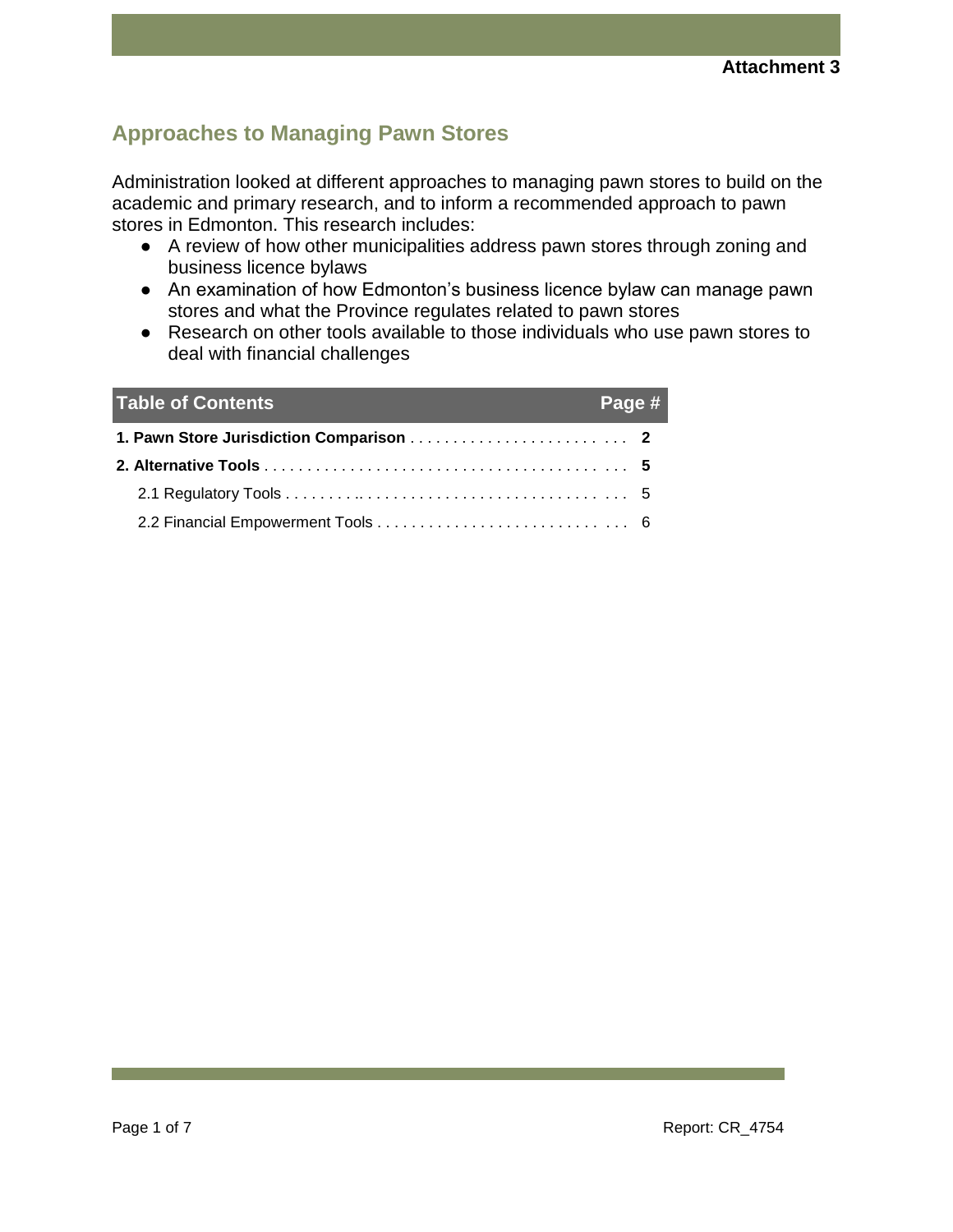# **1. PAWN STORE JURISDICTION COMPARISON**

Administration had previously investigated how other jurisdictions regulated pawn stores as part of CR\_4329 - Development Applications for Pawn Stores and Other Potentially Sensitive Land Uses Proposed in Established Commercial Areas. In fall 2017, Administration reached out to other municipalities to understand how they address and regulate pawn stores and other sensitive uses. This was done through the Muniscope community where a list of questions was sent to a number of different municipalities across Canada. The specific questions asked in this instance were:

- How are pawn stores classified as a land use?
- What specific regulations for pawn stores exist?
- What evidence was used to justify additional regulations?

The results, highlighted in Table 1 below, illustrate that only a few Canadian municipalities have created separate use classifications and definitions for pawn stores. Even fewer municipalities created additional regulations to separate pawn stores from each other, to separate pawn stores from other land uses, or to restrict the operation of pawn stores. More detailed information on Vancouver, Saskatoon and Calgary's approach to regulating pawn stores is provided following the table.

| <b>City</b>                               | <b>Activity</b><br><b>Defined</b> | <b>Separate Use</b><br><b>Class</b> | <b>Separation Distance</b>                                                                                          | <b>Business licence</b><br><b>Category</b>                                                                                                             |
|-------------------------------------------|-----------------------------------|-------------------------------------|---------------------------------------------------------------------------------------------------------------------|--------------------------------------------------------------------------------------------------------------------------------------------------------|
| London, ON                                | <b>No</b>                         | <b>No</b>                           | N/A                                                                                                                 | Payday Loans:<br>Businesses must post<br>interest rate information,<br>and maintain money<br>management support<br>and debt counselling<br>information |
| <b>City of Sault</b><br><b>Ste. Marie</b> | No.                               | <b>No</b>                           | <b>NA</b>                                                                                                           | Yes                                                                                                                                                    |
| <b>Calgary</b>                            | Yes                               | Yes                                 | 400 m from another<br>Pawn Shop and existing<br>Pawn Shops cannot<br>expand if within 200 m of<br>another Pawn Shop | Yes                                                                                                                                                    |
| <b>Fredericton</b>                        | No                                | No                                  | N/A                                                                                                                 | Yes                                                                                                                                                    |

### **Table 1: Jurisdiction Comparison for Pawn Stores**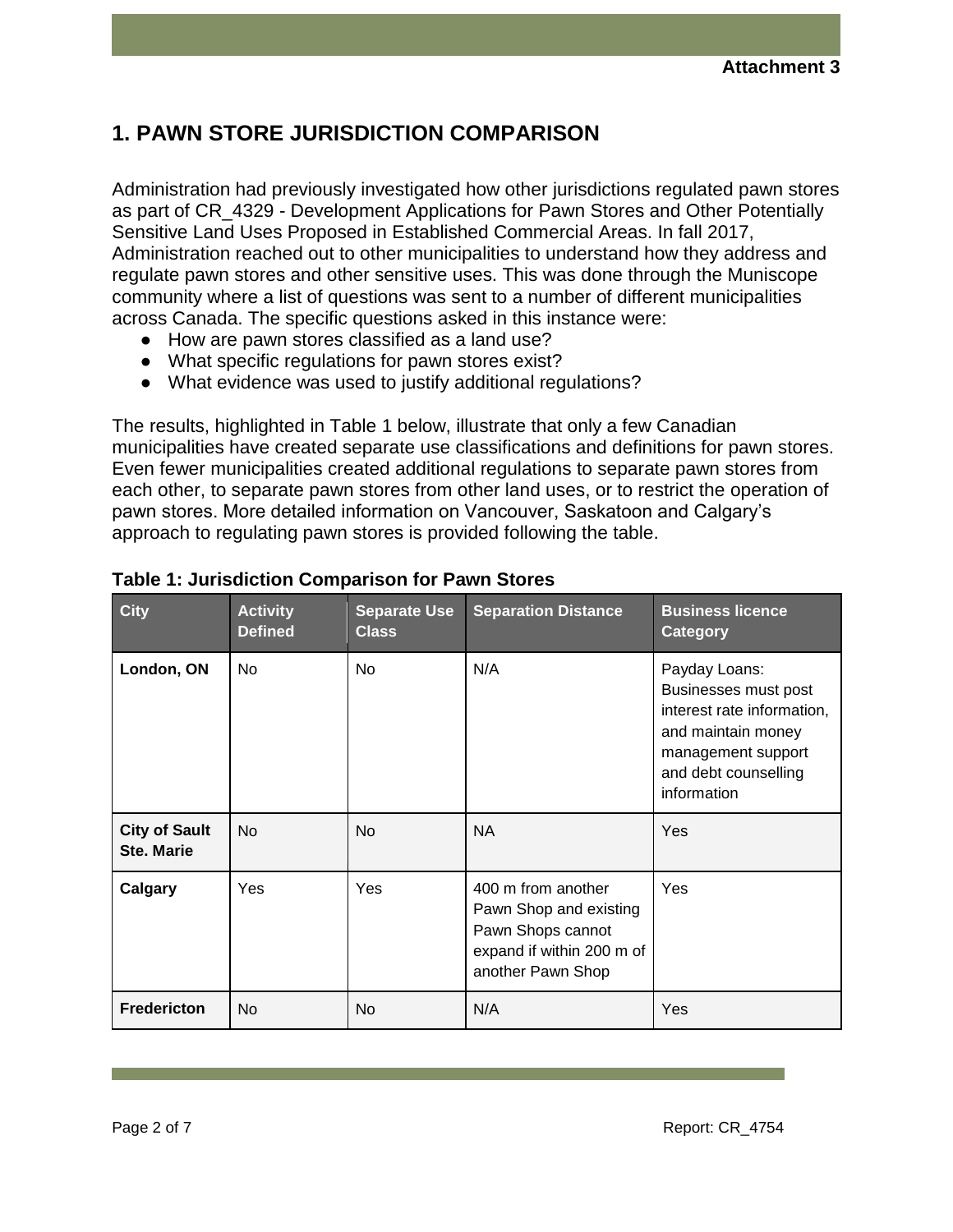| <b>City</b>                               | <b>Activity</b><br><b>Defined</b> | <b>Separate Use</b><br><b>Class</b> | <b>Separation Distance</b>                                                                                                                                                                                                                      | <b>Business licence</b><br><b>Category</b>                        |
|-------------------------------------------|-----------------------------------|-------------------------------------|-------------------------------------------------------------------------------------------------------------------------------------------------------------------------------------------------------------------------------------------------|-------------------------------------------------------------------|
| <b>Halifax</b><br>(Downtown<br>Dartmouth) | Yes                               | Yes                                 | No                                                                                                                                                                                                                                              | Yes                                                               |
| <b>Halifax</b><br>(Downtown<br>Halifax)   | <b>No</b>                         | <b>No</b>                           | N/A                                                                                                                                                                                                                                             | Yes                                                               |
| <b>Moncton</b>                            | <b>No</b>                         | No.                                 | N/A                                                                                                                                                                                                                                             | Yes                                                               |
| <b>Montreal</b>                           | Yes                               | <b>No</b>                           | N/A                                                                                                                                                                                                                                             | Yes                                                               |
| <b>Ottawa</b>                             | No                                | No                                  | N/A                                                                                                                                                                                                                                             | <b>No</b>                                                         |
| Regina                                    | No                                | No                                  | N/A                                                                                                                                                                                                                                             | Yes                                                               |
| <b>Saskatoon</b>                          | Yes                               | Yes                                 | 160 m from another<br>Pawn Shop                                                                                                                                                                                                                 | Yes                                                               |
| St. John's,<br><b>NL</b>                  | <b>No</b>                         | <b>No</b>                           | N/A                                                                                                                                                                                                                                             | <b>No</b>                                                         |
| <b>Toronto</b>                            | Yes                               | No                                  | N/A                                                                                                                                                                                                                                             | Yes                                                               |
| Vancouver                                 | Yes                               | Yes                                 | 300 m from another<br>Pawnshop or Second<br>Hand Store, and 300 m<br>from a Skytrain station<br>outside the downtown<br>peninsula. Can vary<br>based on complaints,<br>business improvement<br>strategy, or opinion of<br>Director of Planning. | Yes - Secondhand<br>Dealers and<br>Pawnbrokers By-Law<br>No. 2807 |
| <b>Victoria</b>                           | No                                | No                                  | N/A                                                                                                                                                                                                                                             | No                                                                |
| Winnipeg                                  | Yes                               | Yes                                 | 1000 ft (305 m) from<br>another Pawnshop or<br><b>Cheque Cashing Facility</b>                                                                                                                                                                   | Yes                                                               |

**Contract Contract**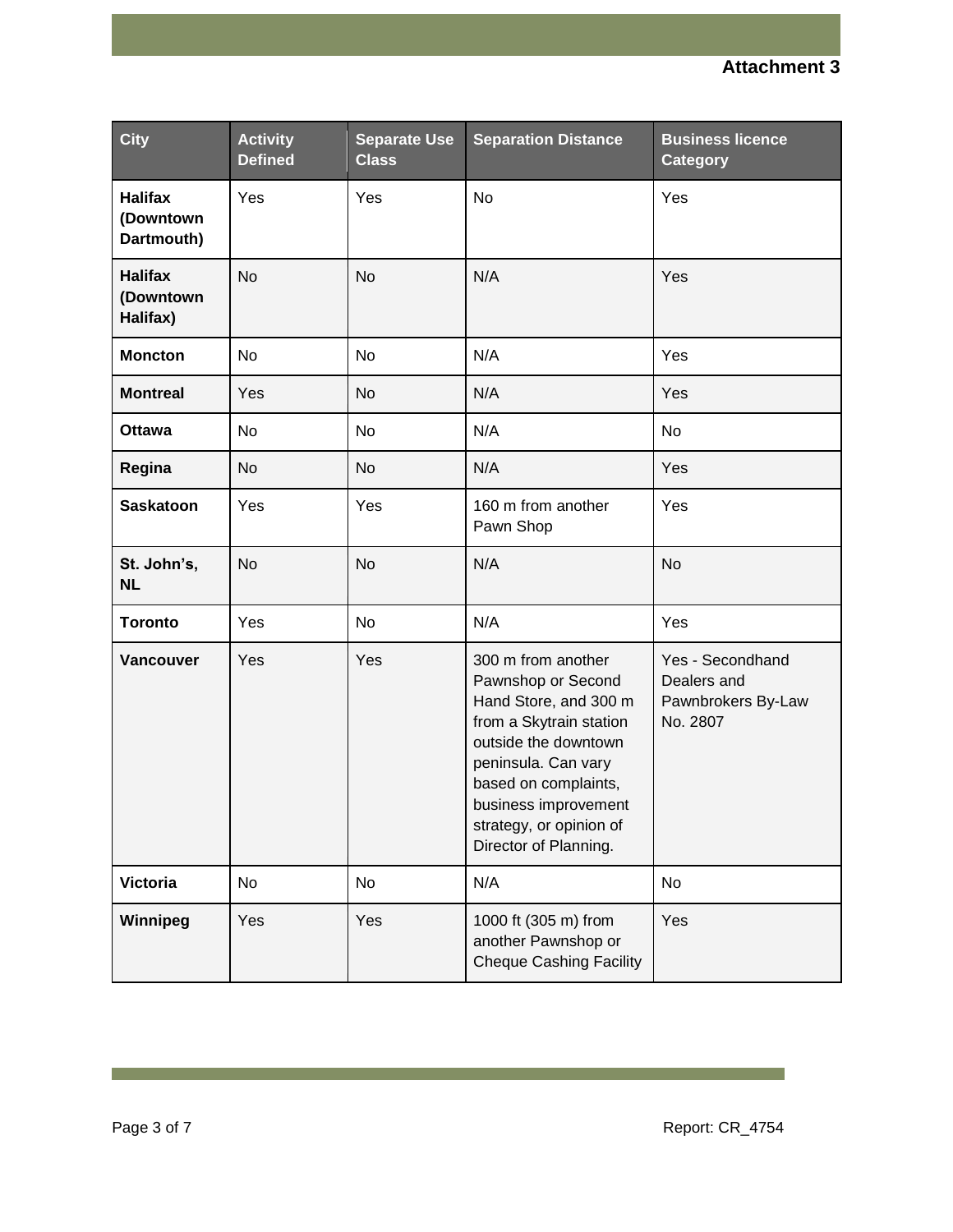Vancouver was one of the first municipalities to implement a separation distance between pawn stores. When the separation distance was presented to council in 1996, there were a significant number of pawn stores operating in the inner city. The City of Vancouver noted that "there are presently forty-four shops in the Downtown Eastside, compared with 180 shops citywide. This represents an average of four shops per square block."<sup>1</sup> Separation distances were justified on the basis that the business model of pawn stores was an incentive to individuals to engage in crime in order to make quick money. Anecdotes of willful blindness on behalf of the operators were also used to support the amendments.

Saskatoon also implemented a separation distance between pawn stores. In addition, Saskatoon included limitations to pawn stores through policy, and by successfully lobbying the provincial government to make changes to the Urban Municipalities Act. The City Administration of Saskatoon and the Chief of Police jointly submitted a report requesting amendments to the Act to enable municipalities greater authority in the regulation and licensing of pawn stores and secondhand stores. The amendments to the Act in 2001 enabled municipalities to impose more significant business licensing requirements to prevent the proliferation and concentration of pawn stores and secondhand stores in geographical areas.

In 2015, the City of Calgary introduced a 400 metre separation distance between pawn stores as part of a set of amendments to address the impacts associated with the clustering of payday loans and pawn stores. In their review, the City of Calgary determined that the clustering of payday loans and pawn stores, in combination with liquor stores, massage parlours, bars and nightclubs, can "communicate negative perceptions about the suitability and desirability of a community as a place to live and invest." Based on their conclusion, the 400 metre separation distance would encourage the eventual dispersion of payday loans and pawn stores, and allow for a greater diversity of businesses to serve the needs of a community. The distance of 400 metres was based on a five minute walking radius.

No information is available on how effective the regulatory interventions done by Vancouver, Saskatoon or Calgary have been in achieving the desired outcomes identified by these cities.

<sup>1</sup> City of Vancouver, "Building and Development Policy Report," *City of Vancouver* (1996) available at: <http://council.vancouver.ca/960423/p2.htm> and City of Vancouver, "Pawnshop and Secondhand Store Guidelines," *City of Vancouver* (1996) available at[: http://guidelines.vancouver.ca/P002.pdf](http://guidelines.vancouver.ca/P002.pdf)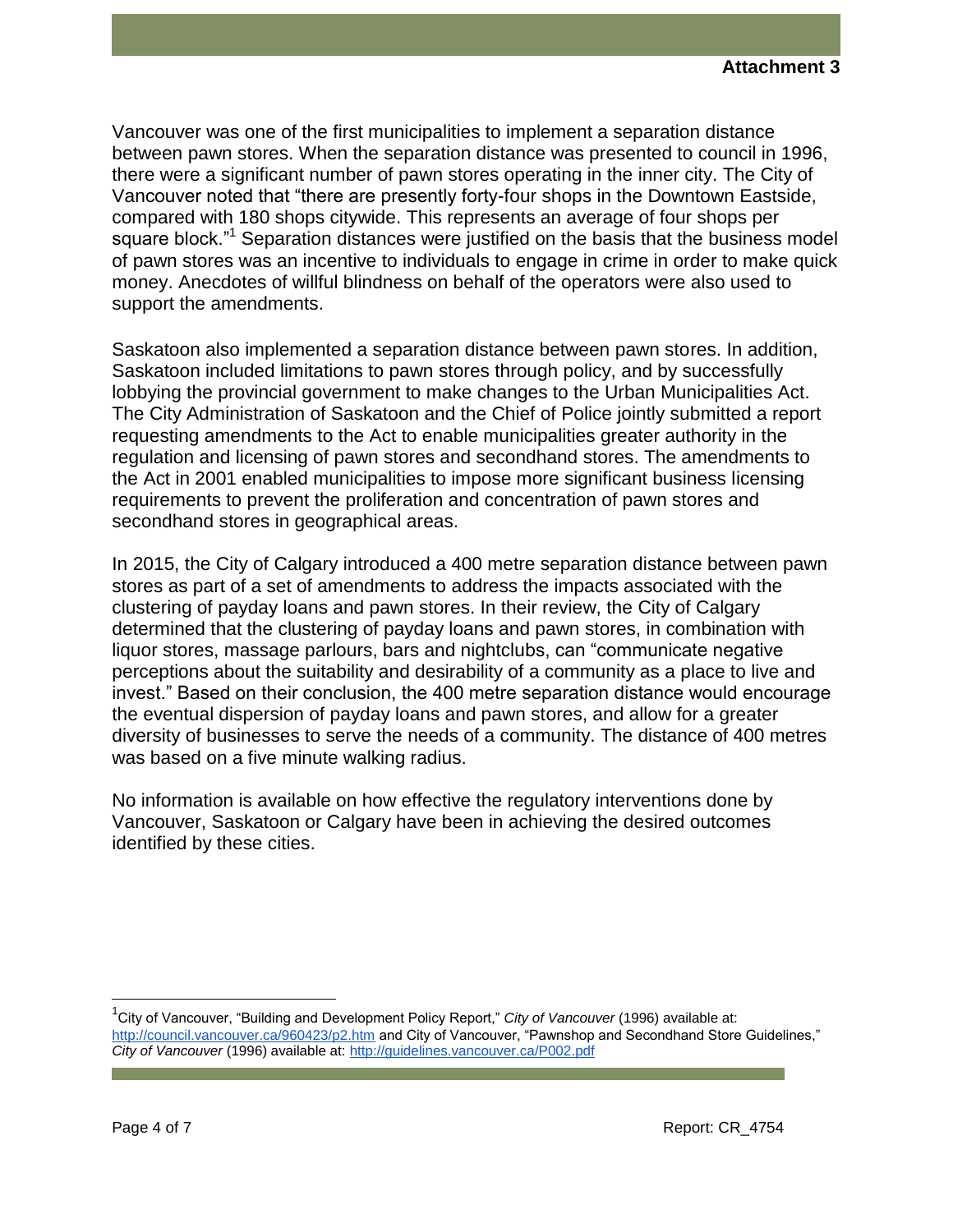## **2. ALTERNATIVE TOOLS**

Outside of using a zoning bylaw, there are other tools available to manage pawn stores. Outlined below are other regulatory tools to deal with the operation of pawn stores, and financial tools that address some of the barriers faced by individuals who use pawn stores as alternative financial institutions.

### **2.1 REGULATORY TOOLS**

#### *Municipal*

In Edmonton, Business licence Bylaw 13138 regulates business operations within the City. This Bylaw outlines how businesses apply for and obtain a licence to operate a business, and requirements and conditions that the business must adhere to in order to maintain their licence. When applying for a business licence, pawn stores must provide:

- A recent police information check for primary managers, owners, partners, directors and officers if the pawn shop is a corporation
- The full name, date of birth, and job title of each individual working in the pawn shop

Pawn shops are required to obtain and maintain detailed information about goods received and held as security, as well as information on the customers providing said goods. Business Licence Bylaw 13138 specifies a number of operational requirements that must be met by pawn shops, including:

- Collecting information on the goods received as security, including serial numbers that can be cross-referenced by Edmonton Police Services
- Ensuring goods have not been altered to remove identifying features such as the model, make, manufacturer or any other identifying mark
- Requiring identification and proof of address of those exchanging goods for loans
- Not accepting goods in exchange for loans from minors
- Maintaining a record of all transactions
- Ensuring goods used to secure a loan are kept for the full loan period and not displayed with other goods available for general sale

These requirements can help deal with the operation of a pawn store, which may contribute to the social and economic dynamics of pawn stores in a neighbourhood.

#### *Provincial*

There are currently no provincial regulations that restrict the amount and type of loans that may be issued by pawn stores. Pawn stores must adhere to the maximum interest rate as outlined in the Canadian Criminal Code.

In December 2017, the Government of Alberta passed Bill 31: *A Better Deal for Consumers and Businesses Act*, with the intent to protect consumers from high-interest loans and to require lenders to provide clear information so borrowers understand the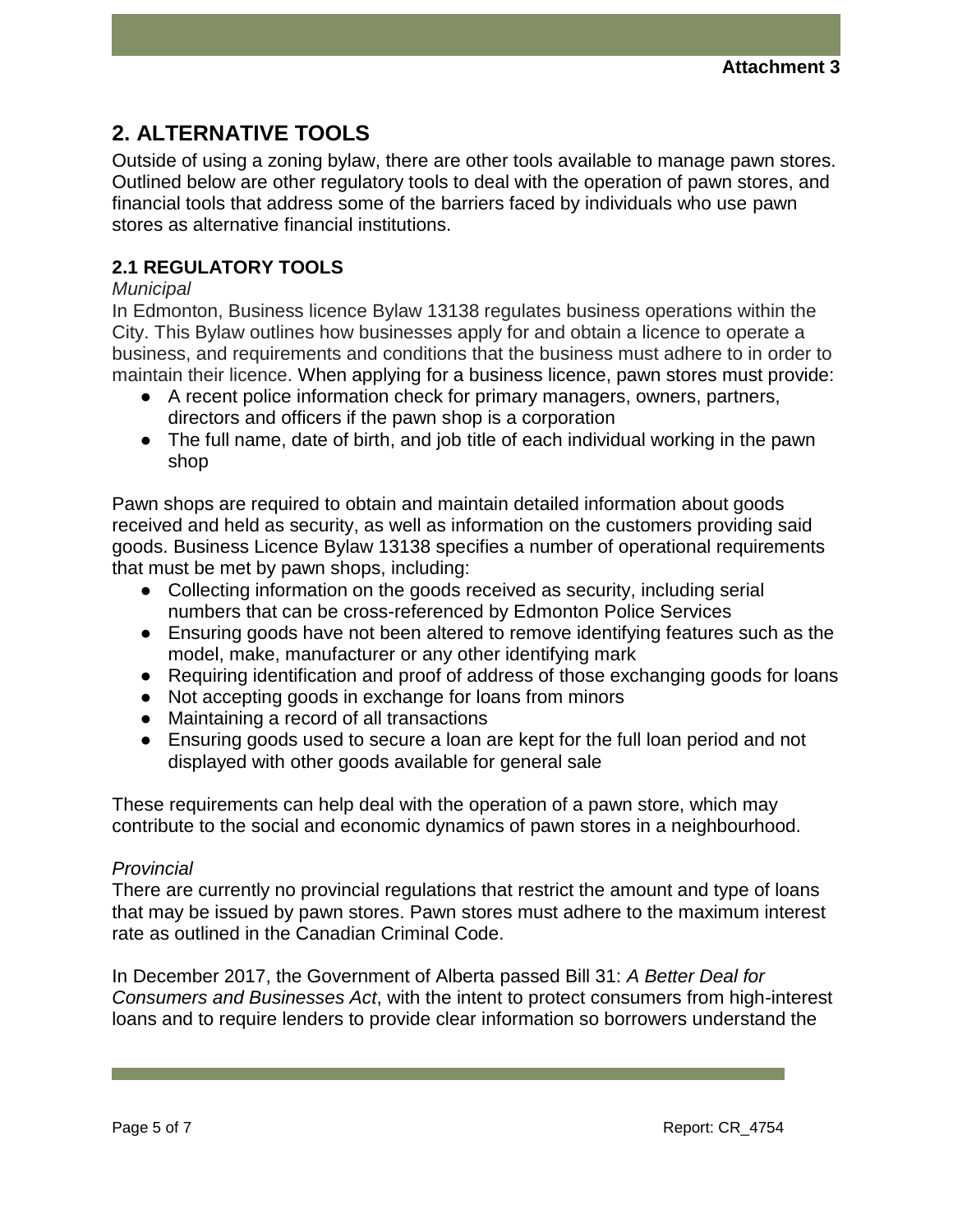terms of the agreements.<sup>2</sup> In Bill 31, the Province proposed changes for high-cost lenders, including pawn stores, that charge 32 per cent or more in interest, excluding payday loans lenders.<sup>3</sup> The changes also propose to require high-cost lenders to obtain a provincial licence and meet certain disclosure and advertising requirements as well as prescribed agreements or contract terms.<sup>4</sup> The legislation for high cost lenders is not yet in force. Additional regulations are expected to be developed in 2018 to implement the changes outlined in the bill.<sup>5</sup> These provincial changes may help protect those who use pawn stores as an alternative financial service by requiring better information sharing and clearer contract terms on pawn loans.

### **2.2 FINANCIAL EMPOWERMENT TOOLS**

A number of new approaches to increase financial empowerment have been initiated by both the private and not-for-profit sector. In 2017, ATB Financial announced a partnership with Cashco Financial to improve access to banking services. Through this program, Cashco customers are able to access transaction and savings accounts offered through ATB Financial at Cashco locations. ATB Financial is also providing capital that will allow Cashco to reduce interest rates and provide longer term loans. Momentum, a Calgary-based organization that works with people on low-incomes, responded to this initiative, noting that "Too many Albertans are essentially 'underbanked' - they are not accessing mainstream financial products and are reliant on fringe financial services like payday loans and cheque cashing...By working with Cashco and meeting customers where they are at, ATB is pursuing an innovative approach to increase access to safe and affordable financial products so that Albertans can build savings and achieve longer-term financial stability."<sup>6</sup>

In Edmonton, 4 Directions, operating out of the Boyle Street Service Centre, has started providing financial services for those on low-income. This organization is run by Boyle Street Ventures, part of the Boyle Street organization that aims to create jobs for those who are vulnerable, unemployed or homeless. What started out as a program to help vulnerable people get access to essential identification such as the Alberta Health Care Card or obtaining a birth certificate has expanded to provide day to day banking essentials to those same people.

[http://www.assembly.ab.ca/ISYS/LADDAR\\_files/docs/bills/bill/legislature\\_29/session\\_3/20170302\\_bill-031.pdf](http://www.assembly.ab.ca/ISYS/LADDAR_files/docs/bills/bill/legislature_29/session_3/20170302_bill-031.pdf) <sup>4</sup> The Minister of Service Alberta, "Bill 31," p. 13

<sup>2</sup> Government of Alberta, "A better deal for consumers and businesses, *Government of Alberta* (2017) available at: <https://www.alberta.ca/release.cfm?xID=500686157B1C9-005C-7360-102907665DA16259>

<sup>3</sup> The Minister of Service Alberta, "Bill 31: A Better Deal for Consumers and Businesses Act," *Government of Alberta*  (2017): 13, available at:

<sup>5</sup> Government of Alberta, "Consumer protection changes," *Government of Alberta* (2017) available at: <https://www.alberta.ca/consumer-protection-changes.aspx#toc-1>

<sup>6</sup> ATB Financial, "ATB opens up new financial health option for underserved Albertans," *ATM Financial (2017)* available at[: http://www.atb.com/about/news/Pages/article.aspx?aid=613](http://www.atb.com/about/news/Pages/article.aspx?aid=613)